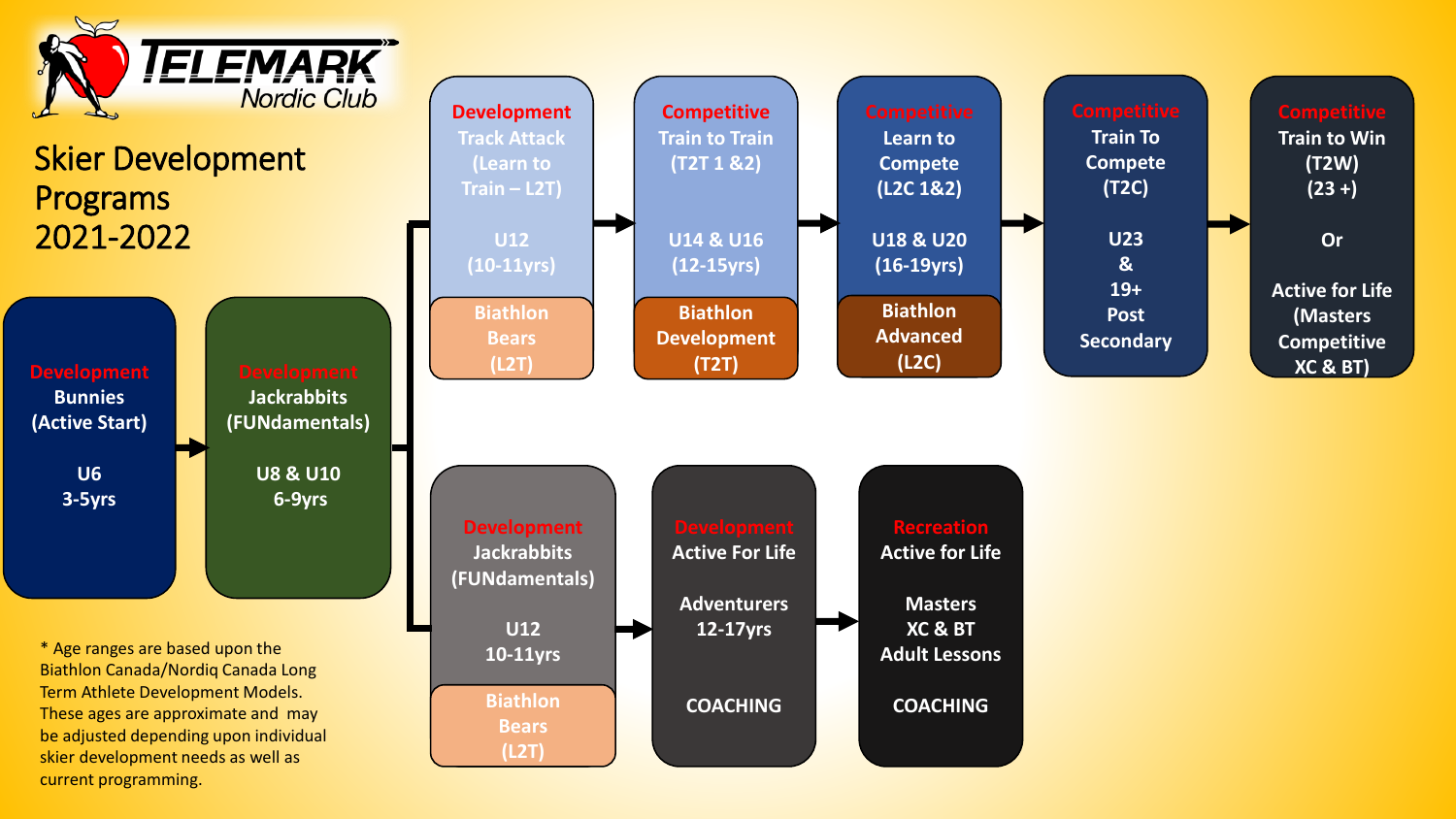**Bunnies (U6) are just starting out on their skiing journey. The emphasis will be on giving them an 'Active Start'. They will learn balance, agility and rhythm while having fun through Games and activities. The goals of the Bunnies program are to:**

- Help children develop a positive self-image
- Provide children an opportunity to make ski-friends
- Help develop essential motor skills
- Help develop awareness and appreciation of our natural environment
- Help guide parents how to best help their young skiers develop
- Have FUN on skis.

**Jackrabbits** 6-9yrs

**Jackrabbits (U8 & U10): Jackrabbits are becoming more comfortable on their skis. The emphasis is on the 'FUNdamentals' of skiing. Children will learn to ski through games and activities but more time will be spent on skiing and learning technique. Skiers will be put into age and skill appropriate groups The goals of the Jackrabbit program are to:**

- Encourage FUN and participation building a lifelong interest
- Develop ABC's: Agility, Balance, Coordination.
- Encourage frequent cross-country skiing during the season.
- Develop good technique habits through repeated practice
- Utilize games and ski playgrounds to develop technique, speed skills and fitness.
- Develop linear, lateral and multi directional speed.
- Nurture a team/social atmosphere.
- Introduce competition in a team environment
- Encourage inter-club social, skill and fitness-oriented ski activities.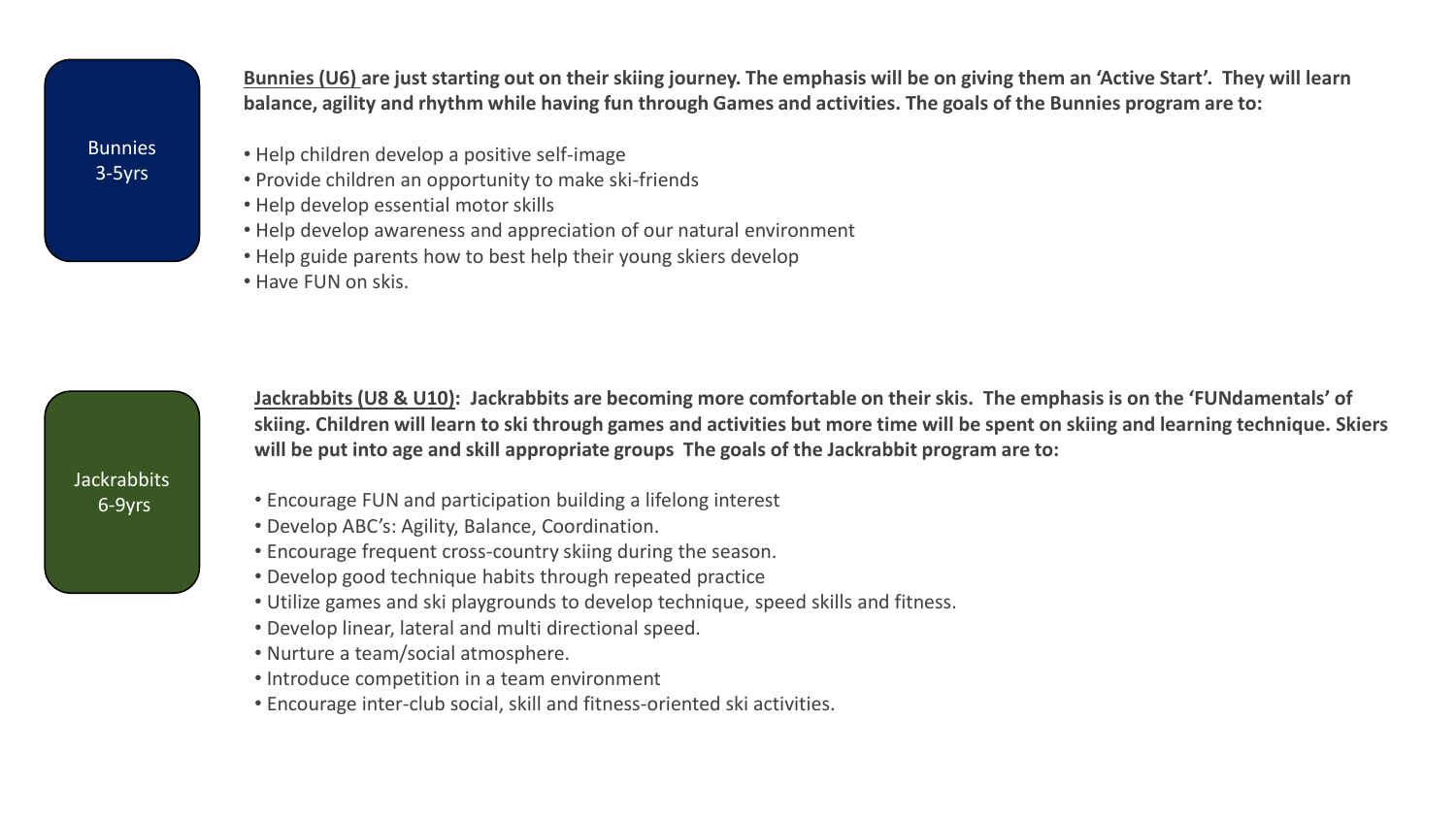**Jackrabbit** 10-11yrs

**Jackrabbit (U12): These older Jackrabbits love to ski but are not yet ready for Track Attack or they are new to the sport. The emphasis is still on the 'FUNdamentals' of skiing. Children will learn to ski through games and activities but more time will be spent on skiing and learning technique. Skiers will be put into age and skill appropriate groups. The goals of the Jackrabbit program are to:**

- Encourage FUN and participation building a lifelong interest
- Develop ABC's: Agility, Balance, Coordination
- Encourage frequent cross-country skiing during the season
- Develop good technique habits through repeated practice
- Utilize games and ski playgrounds to develop technique, speed skills and fitness
- Develop linear, lateral and multi directional speed
- Nurture a team/social atmosphere
- Introduce competition in a team environment
- •Encourage inter-club social, skill and fitness-oriented ski activities.

Track Attack

**Track Attack - Learning to Train (U12): The natural progression for young skiers who are still building skills but really love skiing and want to do more. The emphasis will be on 'Learning to Train' through skill development, fitness and teamwork. The Track Attack program goals are to:**

- Improve ski technique through drills and careful input from qualified coaches
- Use games, relays, racing and terrain parks to develop technique, speed, skills and fitness
- Learn how to ski safely in a wide variety of conditions & terrain
- Nurture a team/social atmosphere
- Encourage competition in a team environment at the BC Cup level
- Learn how to race with confidence
- Begin to build fitness before the ski season starts with dryland sessions through the fall.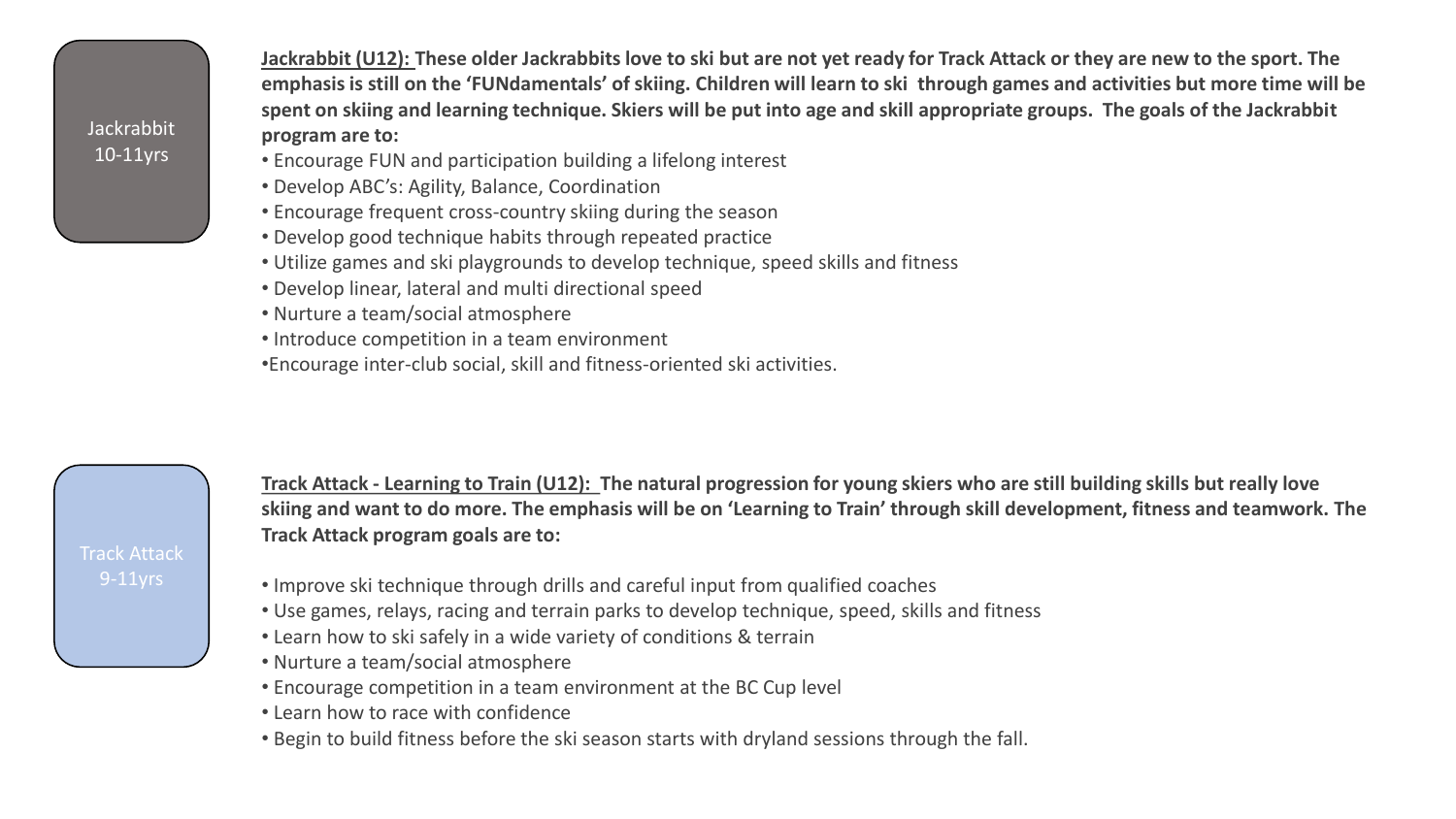**Train to Train (T2T) 12-15yrs**

**Train to Train (U14 & U16): A competitive program for those kids who have completed Track Attack or are at a similar level and are ready to make more commitment to training and racing. The Goals of the T2T program are to:**

- Development of overall fitness and ski specific skills
- Focus on Aerobic training and building a base
- Develop sound technique
- Race up to BC Championships level for younger ages and Nationals for older ages
- Foster a strong sense of team
- Learn to give back to the skiing community by mentoring Track Attack and Jackrabbit skiers
- Begin to incorporate full year training for the older ages

**Learn to Compete (L2C) 16-19Yrs**

**Learn to Compete (U18 & U20): A competitive program for those kids who have completed Train to Train and are ready to make even more commitment to training and racing. In this program athletes are training year-round and competing regularly. The goals of the program are to:**

- Continue development of overall fitness and ski specific skills
- Focus on advanced training methods
- Focus on advanced technique improvement
- Race up to Nationals and NorAm level
- Foster a strong sense of team
- Incorporate year round training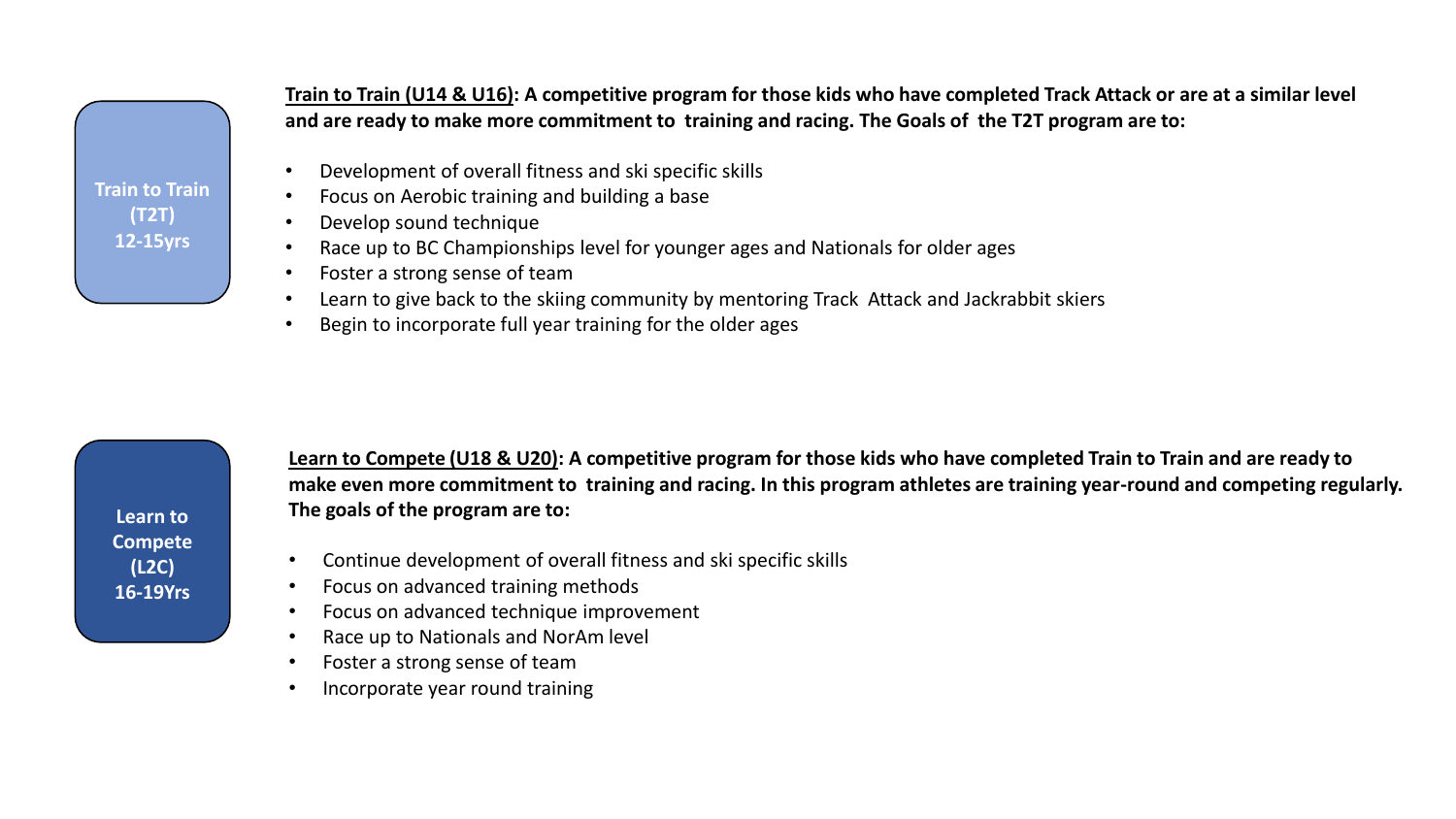**Train to Compete (T2C) 19+**

**Train to Compete & Post Secondary Program (U23): A competitive program for those who have completed Learn to Compete and are ready for a full-time program or who want to go to School at the same time as training. The goals of the T2C program are to:**

- Continue development of overall fitness and ski specific skills
- Focus on advanced training techniques
- Incorporation of integrated support such as Physiology, massage, strength etc.
- Refine advanced technique
- Racing up to Nationals/NorAm level with some international competition possible
- Foster a strong sense of team
- Incorporate full year training
- Provide opportunities for athletes to train and attend university or college



**Adventurers Program: This is a program for older kids who are not interested in racing but want to continue to ski in a fun and social atmosphere while improving skills and fitness. The emphasis will be on skiing as a 'Sport for Life'. The goals of the Adventurer program are to:**

- Encourage FUN and participation to build a lifelong interest in xc skiing
- Develop ABC's: Agility, Balance, Coordination and speed
- Encourage frequent cross-country skiing during the season
- Develop good technique habits through repeated practice
- Nurture a team/social atmosphere
- Encourage inter-club social, skill and fitness-oriented ski activities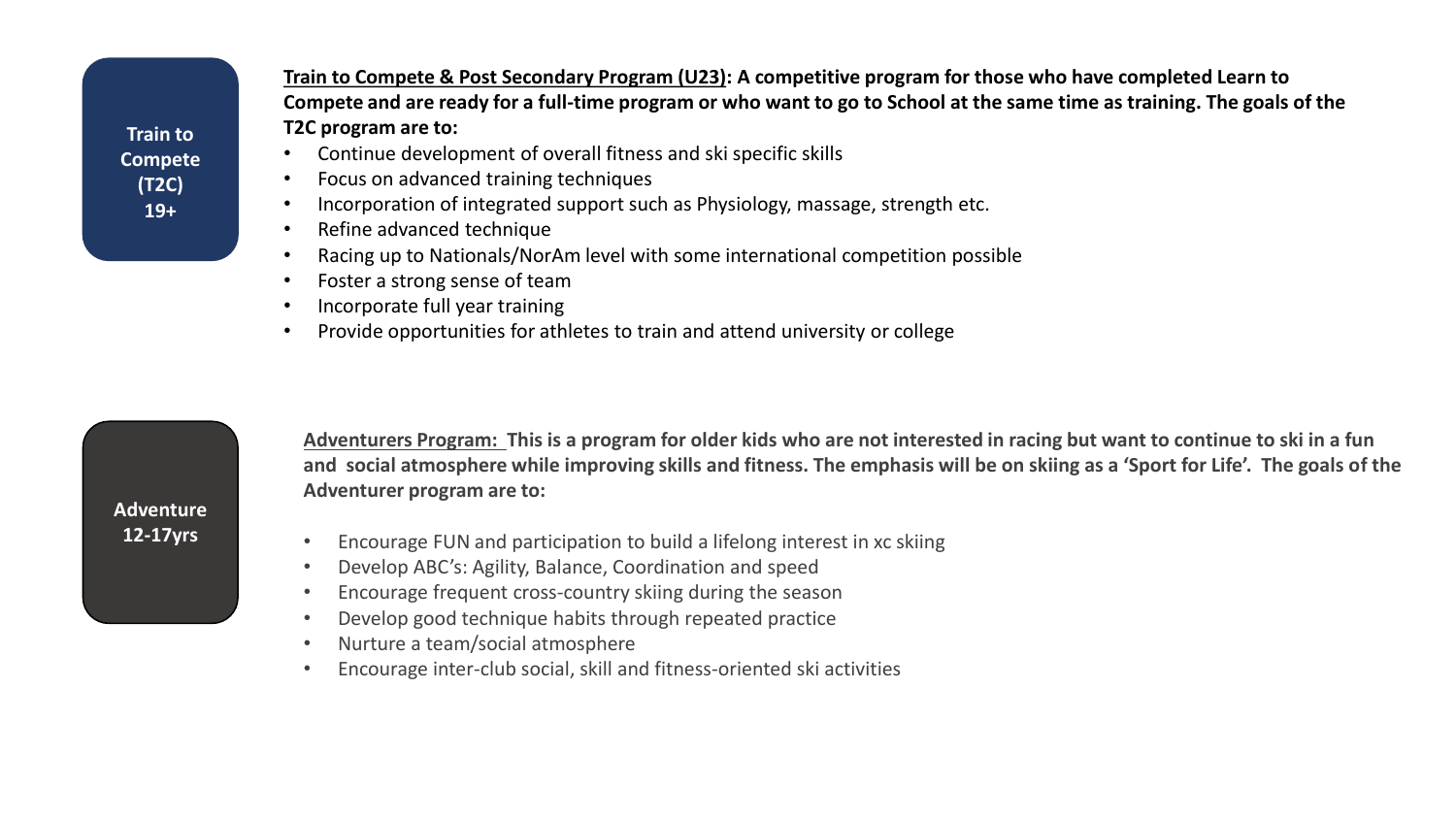**Biathlon Bears JackRabbit 8-11yrs**

**The Biathlon Bears- Jackrabbit Program (U12): The Biathlon Bears-Jackrabbit Program is for participants who are new to biathlon** *and* **cross-country skiing. The emphasis is on the 'FUNdamentals' of skiing, and the introduction to rifle marksmanship using .22 calibre rifles. Children will learn to ski through the Jackrabbit (U12) program and have additional practices to learn marksmanship technique. The goals of the Biathlon Bears - Jackrabbit program are to:**

- Nurture a team/social atmosphere
- Encourage FUN and participation building a lifelong interest in Biathlon and cross-country skiing
- Encourage frequent cross-country skiing during the season through repeated practice
- Develop technique in cross-country skiing and shooting marksmanship through the use of games and play
- Develop the ability to safely handle a firearm, under the supervision of qualified coaches
- Develop ABC's: Agility, Balance, Coordination
- Develop general physical literacy and speed

**Biathlon Bears Track Attack 9-11yrs**

**The Biathlon Bears- Track Attack Program (U12): The Biathlon Bears - Track Attack Program is for participants who really love Biathlon and are interested in developing further in the sport. The emphasis will be on 'Learning to Train' through ski and marksmanship skill development, fitness and teamwork. Participants will develop fitness and ski skills though the Track Attack (U12) program, as well as range practices to learn and perfect rifle marksmanship techniques. The goals of the Biathlon Bears - Track Attack program are to:**

- Nurture a team/social atmosphere
- Improve shooting marksmanship and ski technique through practice and the intervention of qualified coaches both on the trails and at the range
- Learn through games, relays, racing and terrain parks to develop technique, speed, skills and fitness
- Continue to develop confidence and safe rifle handling skills
- Learn to ski safely in a wide variety of conditions & terrain
- Begin to build fitness in the fall with dry land training sessions
- Learn how to race with confidence and encourage participation in Biathlon and Cross-Country Ski races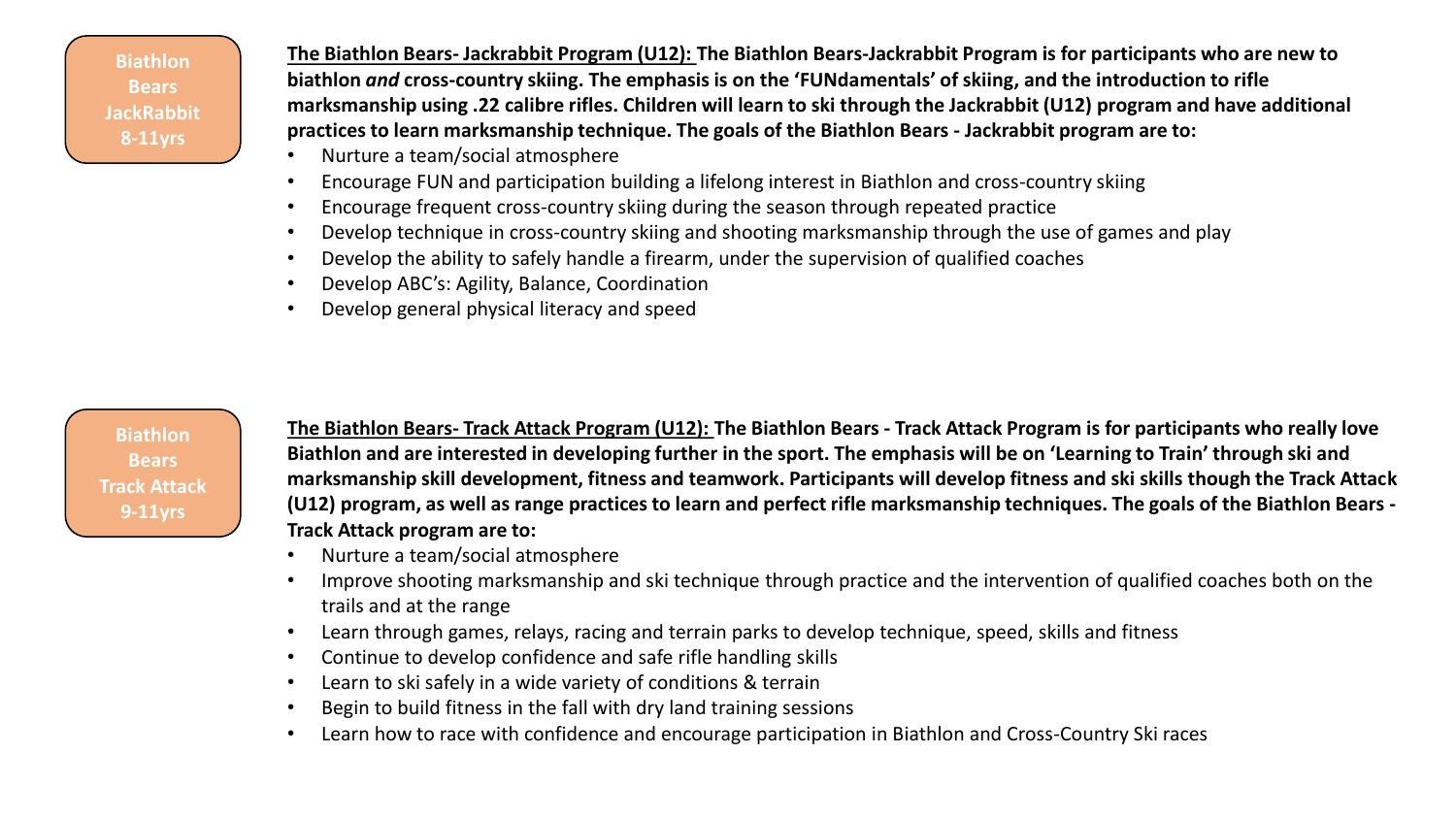**Biathlon Train to Train 12-15yrs**

**Train to Train Biathlon (U14 &U16): A competitive program for participants who have completed the Biathlon Bears - Track Attack program or are at a similar level of ability. Participants are ready to make more commitment to training and racing in the Junior B/G or Senior B/G Biathlon categories. Participants will develop fitness and ski skills through training with the Train to Train (U14 & U16) Nordic program. The goals of the Train to Train Biathlon program are to:**

- Foster a strong sense of team
- Development of overall fitness and Biathlon (ski & marksmanship) skills
- Focus on aerobic training and building base fitness
- Develop the skills to participate in a progressive training program
- Develop sound technique in cross-country skiing and marksmanship
- Compete in biathlon and cross-country ski races up to the BC Championships level for younger ages and the National Championships for older ages
- Learn to give back to the skiing community by mentoring Biathlon Bears, Track Attack and Jackrabbit skiers

**Biathlon Learn to Compete 16-19yrs** **Learn to Compete Biathlon (U18 & U20): A competitive program for athletes who have completed the Biathlon Train to Train program or are at a similar level of ability. Participants are ready to make a commitment to Biathlon as their primary sport and are racing in Youth M/W or Junior M/W biathlon Categories. Participants train with the Learn to Compete (U18 & U20) Nordic program and are training year-round for Biathlon competitions. The goals of the Learn to Compete Biathlon program are to:**

- Foster a strong sense of team
- Continue the development of fitness and Biathlon (ski & marksmanship) specific skills
- Focus on advanced training methods
- Focus on advanced technique improvement
- Compete in Biathlon and cross-country ski races up to the national level. Advanced athletes are interested in competing at the World Youth/Junior championships and Junior IBU Cup level.

**Biathlon Adult Recreation** 

**Biathlon Recreation (16yrs+)** is for Active for Life participants who just love Biathlon. This program in not integrated with the Telemark youth competition programs. The focus of the program is on participation, and competition is encouraged across a wide spectrum of skills and capabilities. Marksmanship will focus on fundamental shooting technique and accuracy in combination with skiing.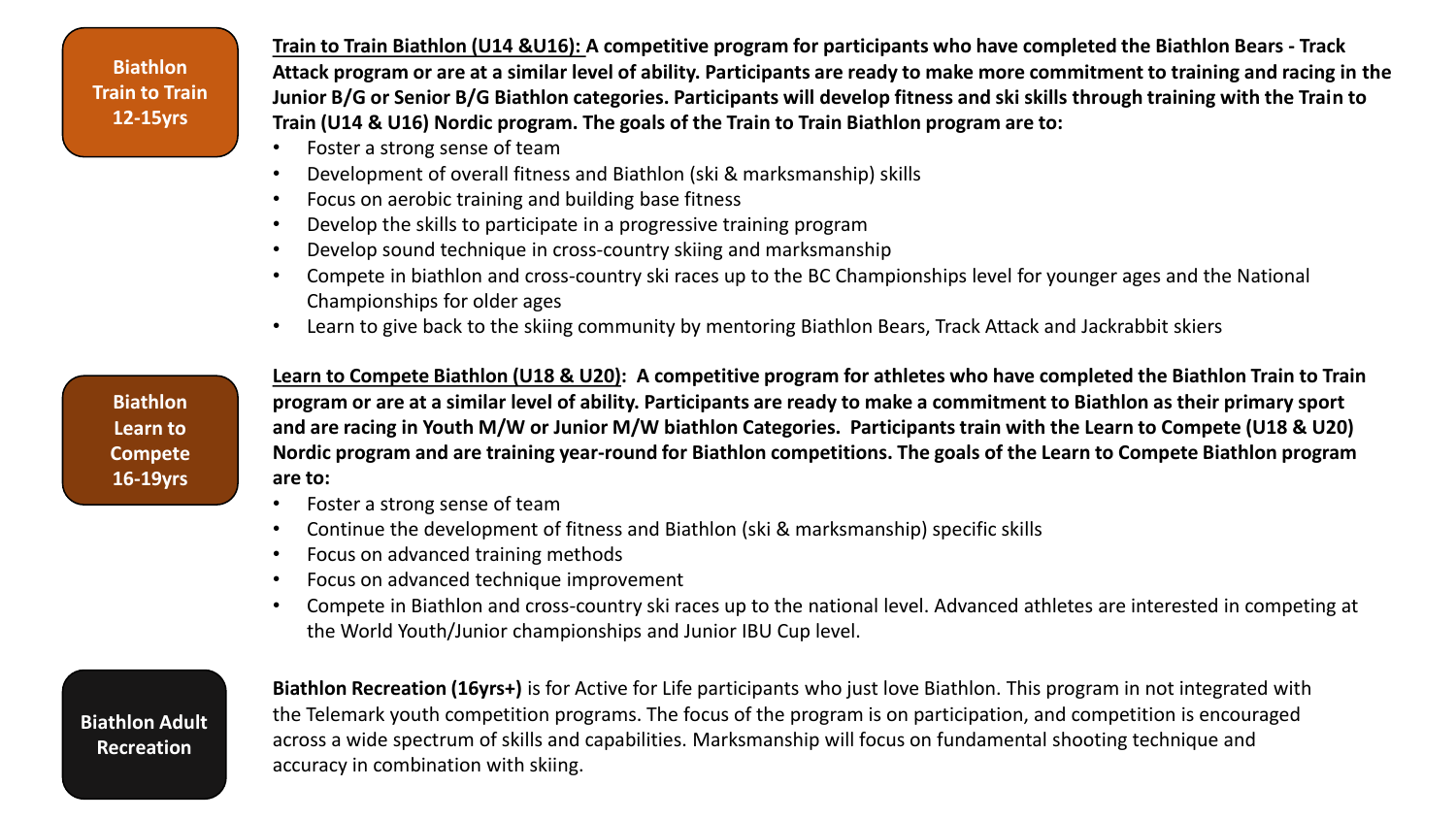# Program Prices

# Team Telemark - Youth Development Programs

## **Bunnies (3-5yrs) - \$95**

Program fee includes 10 x 1hr sessions on Saturdays from Dec to March. This program requires a Parent helper for each child in each session.

#### **Jackrabbits U8 (6-7yrs) - \$110**

Program fee includes 12 X 1.5hr sessions on Saturdays from Dec to March. This program relies on volunteer parent coaches and registrations will be limited by the number of parent coaches. Entry into the Telemark Apple Loppet on Saturday Jan 11<sup>th</sup> and into the BC Championships on Saturday March 7<sup>th</sup> is Integrated into the program with program fees covering entry into these events

#### **Jackrabbits – U10 & U12 (8-11yrs) -\$150**

Program fee includes 22 x 1.5hr sessions on Saturdays and Tuesday evenings Dec to March. This program relies on volunteer parent coaches and registrations will be limited by the number of parent coaches. Entry into the Telemark Apple Loppet on Saturday Jan 11<sup>th</sup> and into the BC Championships at Telemark on Saturday March 7<sup>th</sup> is Integrated into the program with program fees covering entry into these events. Entry fees for the BC Midget Championships in Kamloops Feb 22-23 are also included in the program fees (Birth years 2007-2010).

#### **Track Attack U12 (9-11yrs) - \$375**

Program fee includes 2-3 x 1.5hr sessions per week (approx. 50 sessions) and includes race support if needed. From Sept to Nov: Tuesdays starting Sept 3rd and every second Saturday starting Sept 14th From Dec March: On-snow sessions will be on Tuesdays and Saturdays with a few extra sessions scheduled on Thursdays.

This program is led by qualified paid development coach – Alex McDonald but relies on volunteer coaches to help deliver the program. This program is primarily for 10-11yr olds but 9yr olds with the appropriate maturity and development level are encouraged to join.

## **Adventure (12-17yrs) - \$150**

Program fee includes 20 x 1.5 hr sessions Saturdays and Tuesday evenings Dec to March. This program is led by volunteer coach Joel Springer.

**\* Note. All programs - No sessions Dec 21, 2019 to Jan 3, 2020**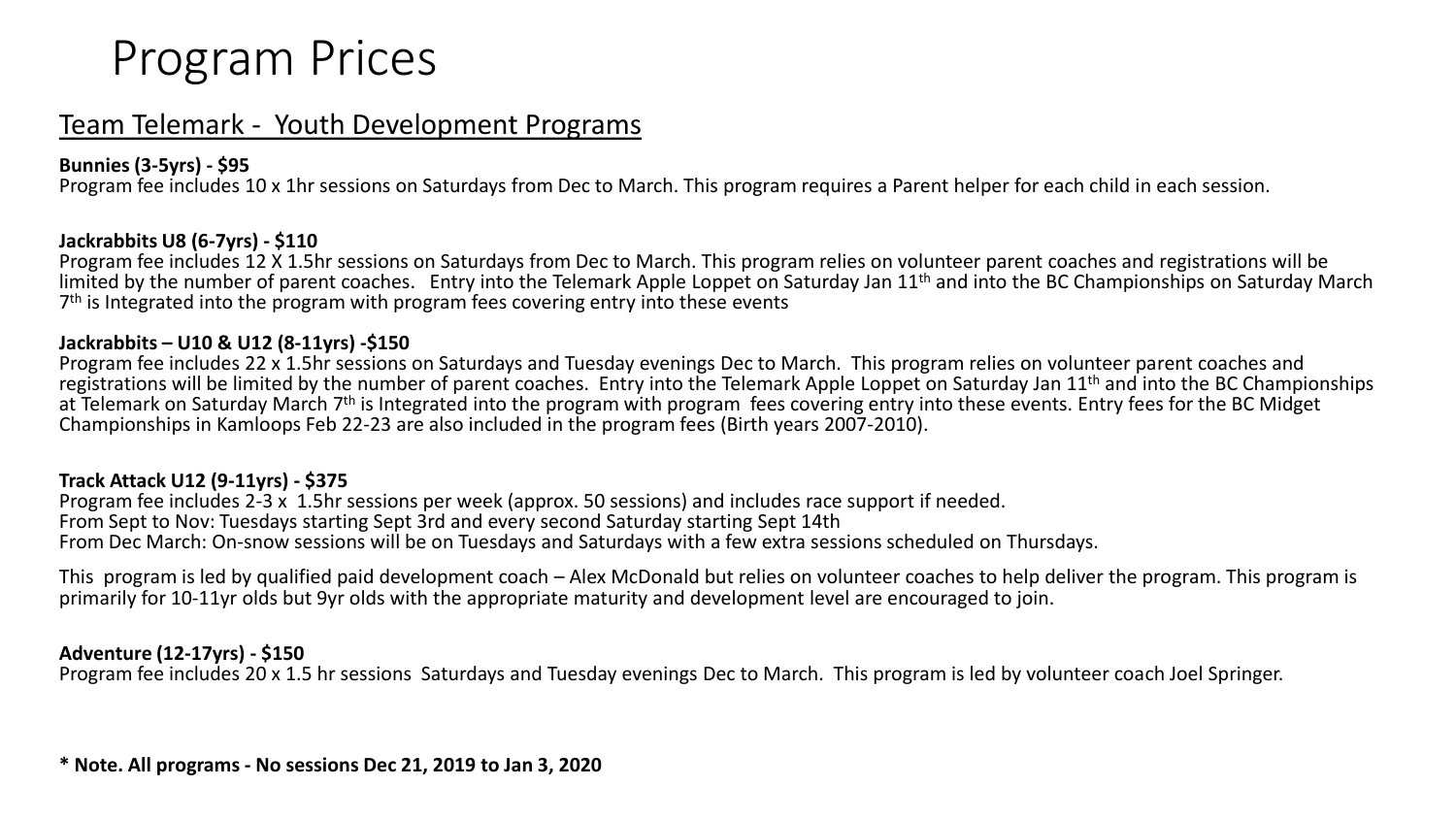# Team Telemark – Youth Competitive Programs

**Train to Train (T2T) 12-15yrs - \$775**

Program fee includes 3 x 1.5hr sessions/week – Tuesdays, Thursdays and Saturdays Sept to April beginning Sept 3<sup>rd</sup>. Technical race support is also included.

Two groups are planned for 2019-20

- T2T Grp 1 for the younger or less experienced athletes
- T2T Grp 2 for the older more experienced athletes

This program will be led by qualified volunteer coaches with support from development coach Alex McDonald and oversight by head coach Adam Elliot.

*Note: Some Older U16 (14-15yrs) athletes may be ready for the L2C program. Please ask us about this.*

## **Learn to compete (L2C) 16-18yrs - \$1200**

Program fee includes 3 x 2-3hr sessions/week + dryland year-round plus technical race support. This program is led by head coach Adam Elliot.

## **Train to Compete (T2C) and Post Secondary Program 19+yrs - \$1750**

This program includes 3-4 x 2-3hr sessions/week + dryland year-round as well as technical race support. This program is led by head coach Adam Elliot.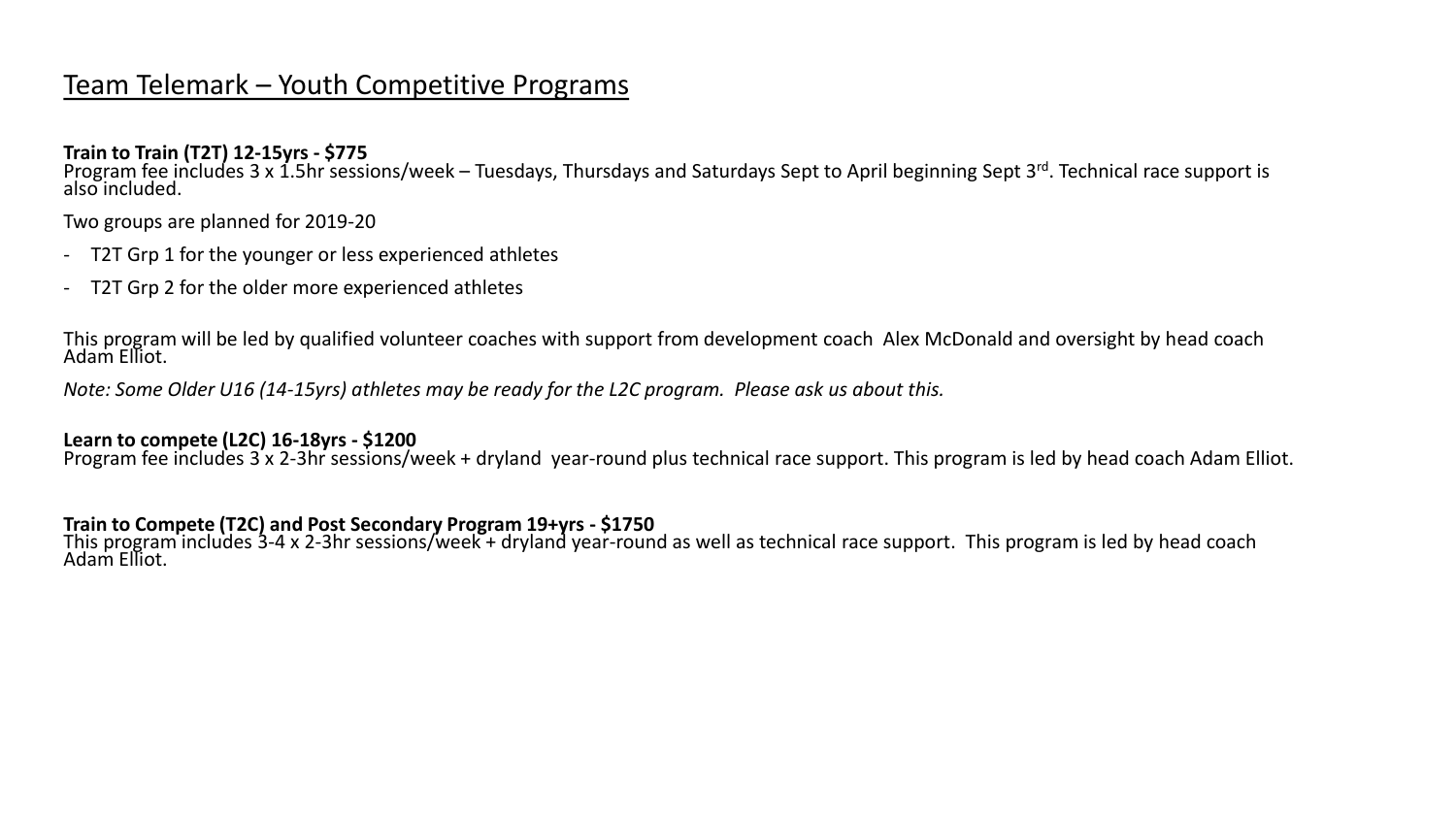# Team Telemark – Biathlon Programs

#### **Biathlon Bears-Jackrabbit (8-11yrs) - \$280**

Program fee includes 22 Jackrabbit sessions Tuesdays and Saturdays from Dec to March as well as up to 30 marksmanship sessions throughout the year. Cost of rifle and ammunition is included. There is an additional fee \$22 for Biathlon Canada Insurance. The marksmanship portion of this program is coached by volunteer coach Murray Carlson with oversight by head coach Chris Halldorson. The Jackrabbit ski portion is coached by volunteer parent coaches in the Jackrabbit program.

#### **Biathlon Bears -Track Attack (9-11yrs) - \$400**

Program fee includes selected Track Attack program sessions September to March as well as well as up to 30 integrated marksmanship sessions through the year. Cost of rifle rental and ammunition is included. There is an additional fee for Biathlon Canada Insurance. The marksmanship portion of this program is coached by volunteer coach Murray Carlson with oversight by head coach Chris Halldorson. The Track Attack ski portion is led by paid development coach – Alex McDonald but relies on volunteer coaches to help deliver the program.

## **Biathlon Train to Train (12-15yrs) - \$600**

The program fee includes training 3 times per week from Sept to April - at selected T2T XC program sessions (1-2 per week) and up to 30 marksmanship sessions through the season. The marksmanship portion of this program is led by head Biathlon coach Chris Halldorson. The T2T ski portion is coached by Qualified volunteer coaches with the support of development coach Alex McDonald and oversight by head coach Adam Elliot.

- Athletes must supply their own Biathlon rifle and ammunition (rifle rentals are available on a limited basis).
- Athletes 14 and older are required to have their firearm Possession and Acquisition License (PAL) Minor's license.
- There is an additional fee for Biathlon Canada Insurance.

#### **Biathlon Advanced – Learn to Compete (16-18) - \$730**

The program fee includes year round training 3-4 times per week at selected L2C XC program sessions (1-2 per week) as well marksmanship sessions throughout the year. The marksmanship portion of this program is led by head Biathlon coach Chris Halldorson. The L2C XC ski portion is coached by Qualified volunteer head coach Adam Elliot.

- Athletes must supply their own Biathlon rifle and ammunition (rifle rentals are available on a limited basis)
- Athletes 14 and older are required to have their firearm Possession and Acquisition License (PAL) Minor's license.
- There is an additional fee for Biathlon Canada Insurance.